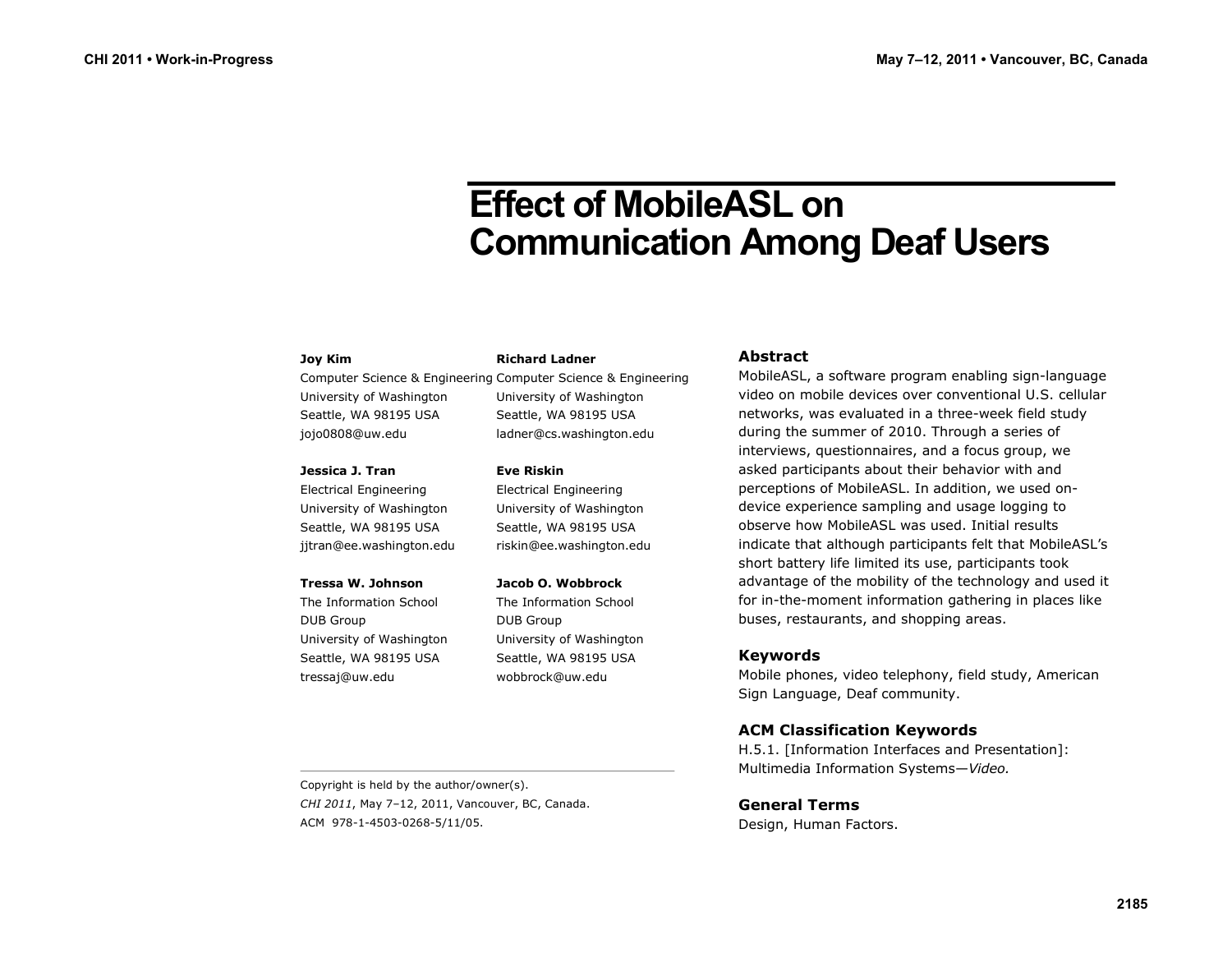

**Figure 1.** MobileASL running on the HTC TyTN II.



**Figure 2.** Two participants conversing through MobileASL.

## **Introduction**

MobileASL [4] is a video compression project with the goal of making sign language communication over cellular networks through video a reality in the U.S. However, transmitting intelligible American Sign Language (ASL) over mobile phones is difficult due to the low bandwidth of the cellular network and the slow processor speeds on cell phones. A new real-time compression scheme is needed to transmit video within the existing wireless network while maintaining video quality that allows users to understand ASL with ease. We are designing a new ASL encoder that is compatible with the H.264/AVC [1] compression standard using the encoding software library x264 [7]. Our goal is to make ASL cell phone communication possible without the need of equipment other than a mobile phone with a front-facing camera. Figure 1 shows MobileASL running on a mobile device. MobileASL can be used with two hands by setting the device on a surface (Figure 2) or by holding the device in one hand and signing with the other.

Currently, members of the Deaf community primarily use text-based means of communication (such as text messaging, instant messaging, and teletype) and/or video phones that require a setup of equipment in the home, which is not well suited to mobile use. Video cell phones would allow Deaf people to communicate in real-time using sign language. ASL is a separate language distinct from English and is often the preferred language for many Deaf people. There are video chat technologies being developed for cell phones already, such as the iPhone's Facetime [2]. MobileASL, however, is unique in that it uses algorithms designed for transmitting intelligible ASL, such as region-ofinterest encoding around the face and hands, which are important areas for sign language communication.

We conducted a three-week field study deployment with deaf and hard-of-hearing participants to learn how MobileASL is used in everyday life and how it influences the way Deaf people communicate. Mobile technologies are inherently meant to be used while people are onthe-go, so a field study is useful for understanding how they are used. Data collection methods included a series of interviews, questionnaires, and a focus group to ask participants about their experiences using MobileASL. To collect usage directly from the phone, we created a two-part system consisting of experience sampling [3] and unobtrusive logging. The results from this initial study will illuminate the behaviors of Deaf users of mobile phone video, and prepare us to conduct a longer-term, major field deployment in the summer of 2011.

## **Methods**

Eleven students from the 2010 Summer Academy for Advancing Deaf & Hard of Hearing in Computing [5] at the University of Washington participated in our study. This program's purpose is to allow talented deaf and hard-of-hearing college and high school students explore careers in computing. The students in this program were an ideal group of participants for our preliminary field study because they were technologically savvy and would be in regular contact with each other. Most students were at least somewhat fluent in ASL or Pidgin Signed English (PSE). Only one participant was a non-signer, and for this reason, originally opted out of participating in the study but later decided to join. There were 8 male and 3 female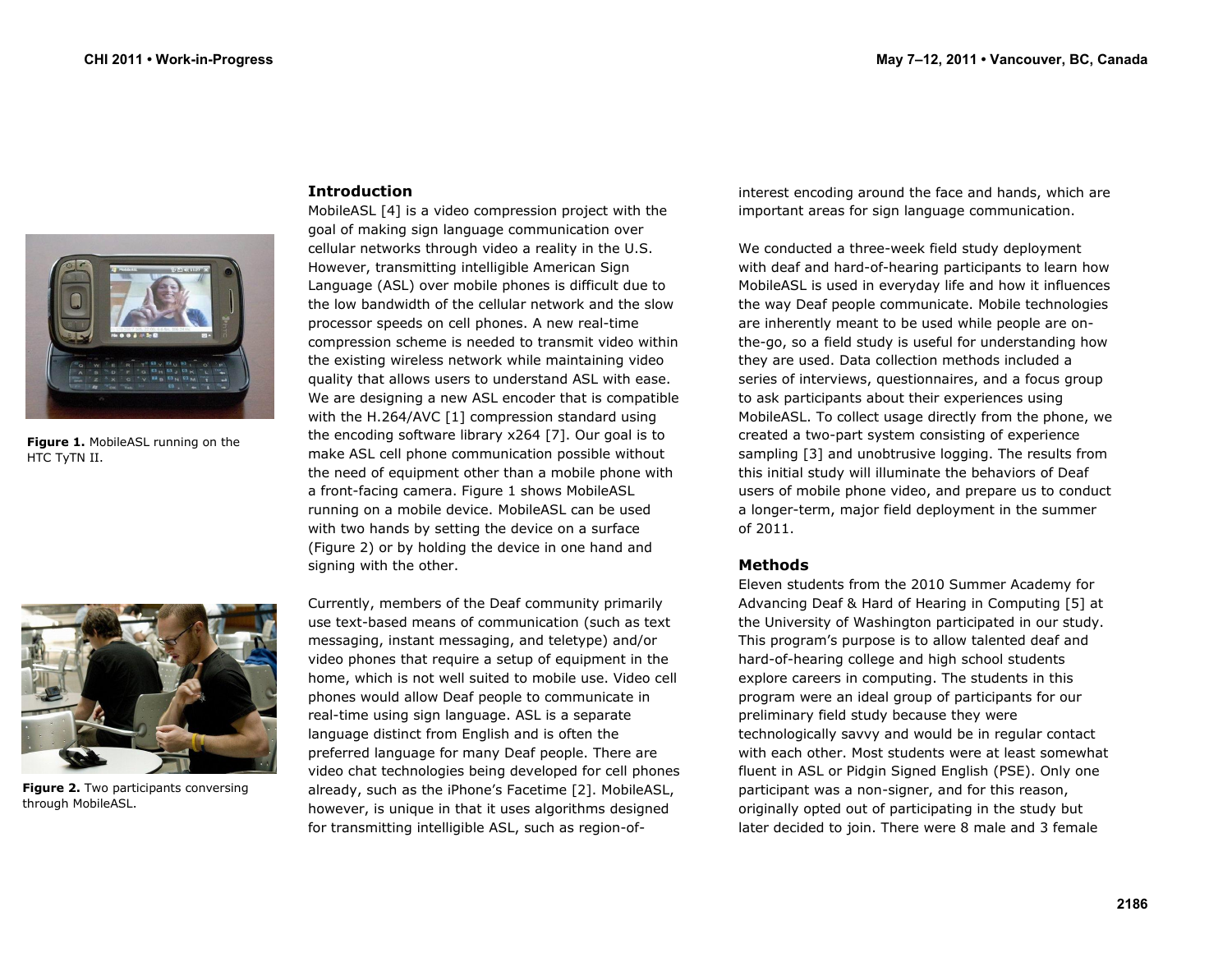| Method             | Date         |
|--------------------|--------------|
| Pre-deployment     | 7/28/2010    |
| questionnaire      |              |
| Weekly surveys     | 8/4/2010;    |
|                    | 8/11/2010;   |
|                    | 8/18/2010    |
| Initial interviews | $8/3/2010 -$ |
|                    | 8/4/2010     |
| Final interviews   | 8/18/2010    |
|                    | 8/19/2010    |
| Focus group        | 8/20/2010    |

**Table 1.** The timeline of questionnaires and interviews we conducted during the study.

| $\mathbf{H}$ $\mathbf{H}$ $\mathbf{H}$ $\mathbf{H}$ $\mathbf{H}$<br>MobileASL 1.0.5        |  |
|--------------------------------------------------------------------------------------------|--|
| During the call, I had to repeat myself so<br>the other person could see what I<br>sianed. |  |
| Strongly agree                                                                             |  |
| ) Agree                                                                                    |  |
| ) Neutral                                                                                  |  |
| Disagree                                                                                   |  |
| $\bigcirc$ Strongly disagree                                                               |  |
| Submit<br>Disconr                                                                          |  |
|                                                                                            |  |
|                                                                                            |  |

**Figure 3.** An experience sampling question in MobileASL.

participants. Each student was given an HTC TyTN II cell phone equipped with MobileASL.

#### *Qualitative Research Methods*

A combination of different qualitative methods was used to gather participant feedback (Table 1). Participants took an initial online questionnaire that inquired about their use of mobile and video communication technologies. A weekly online survey asked the participants about the purpose of their calls, whom they called, and how useful they found MobileASL that week. During the first week of the study, participants were interviewed and asked about the methods they use to communicate and about their experiences with MobileASL. The interviews were carried out in sign language by a MobileASL researcher (a hearing, certified ASL interpreter with over 10 years of experience), recorded using video cameras, and transcribed into English by the researcher. Participants were similarly interviewed during the last week of the study, and were asked about their usage of and satisfaction with MobileASL. Unlike the first set of interviews, these interviews were carried out in spoken English by the researcher and interpreted by a professional interpreter for ease of recording. An online questionnaire asking about MobileASL and video phone use was issued to participants during the study's last week. Finally, in a focus group on the final day of the study, participants discussed their experiences of MobileASL. The focus group was conducted using professional interpreters.

## *Technology Used in the Field Study*

To collect usage data directly from participants' phones, we created two software tools: an experience sampling framework and unobtrusive logging.

## EXPERIENCE SAMPLING

Experience sampling is a research method that asks participants to briefly provide a response due usually to some behavioral trigger, time event, or contextual cue [3]. When certain events occurred in MobileASL, a multiple-choice question sometimes popped up and asked the user about that event. Figure 3 is a screenshot of an experience sampling question.

We determined which events raised questions, referring to these events as "triggers." There were six triggers used in this study with 16 unique questions total (Table 2). A server-side database held triggers, tables of questions, answer choices, and mappings among them. Each question had an equal chance of appearing for the trigger to which it was assigned. When a trigger occurred, MobileASL showed an experience sampling question if two hours had passed since the last question had been shown and the "quota" of questions to show to the user that day had not yet been met. The quota for questions in this field study was five questions per day. MobileASL showed questions more often the next day if the quota for the previous day was not met.

Users' responses were saved in XML in a text file on the phone. While MobileASL was running, it periodically uploaded the file to our server.

## UNOBTRUSIVE LOGGING

During the field study, we logged information in the background about battery usage, MobileASL phone calls, changes in IP address, and how long MobileASL was kept running. No information about the content of conversations was collected. These log files were periodically sent to our server for safekeeping.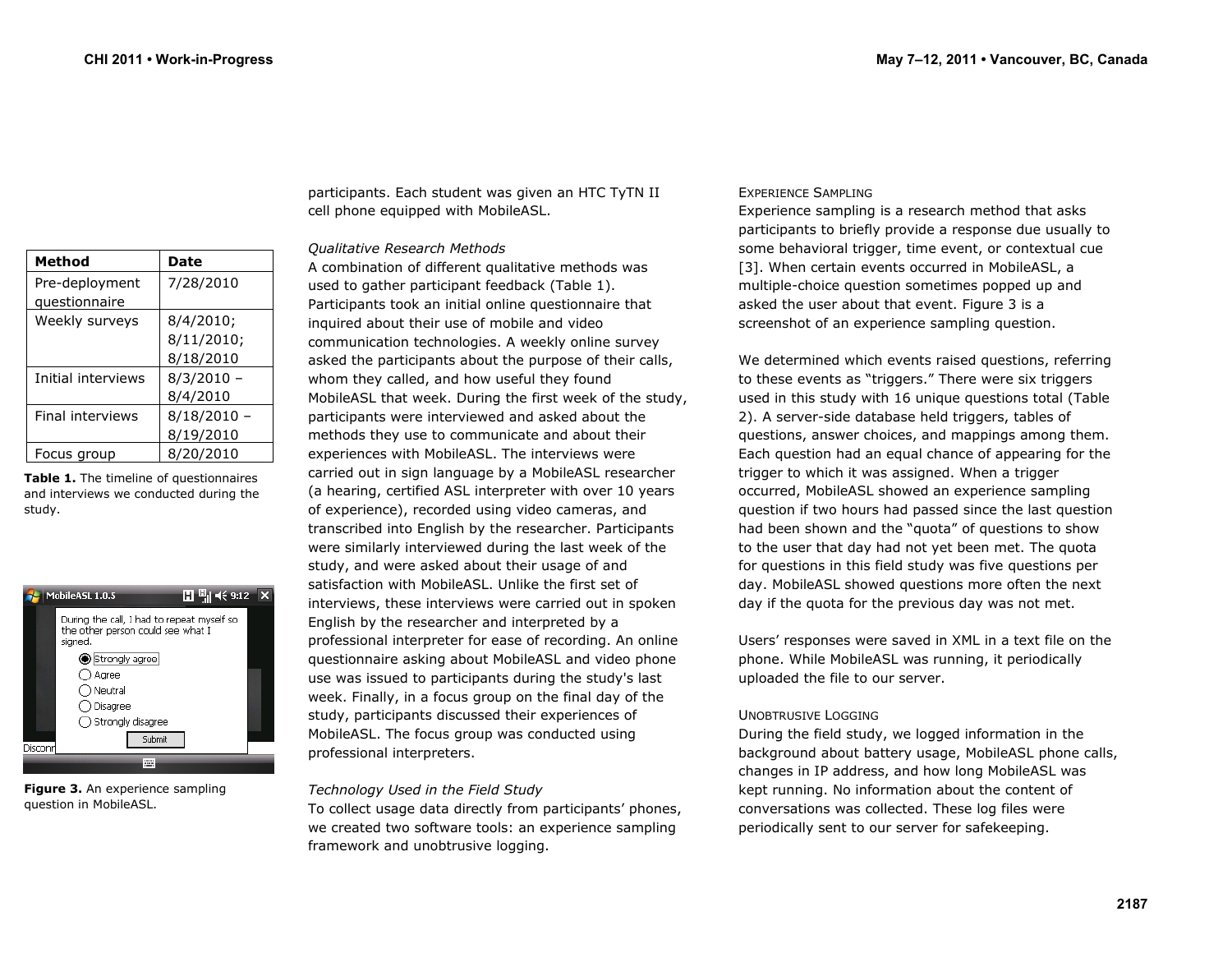| <b>Trigger</b>     | # of             |
|--------------------|------------------|
|                    | <b>Questions</b> |
| After a call       | 10               |
| After declining a  | $\mathcal{P}$    |
| call               |                  |
| After a missed     | 1                |
| call               |                  |
| After a short call | 1                |
| $(<$ 30 sec)       |                  |
| After a call that  | 1                |
| used privacy       |                  |
| After a change in  | 1                |
| IP address         |                  |
|                    |                  |

**Table 2.** A list of the triggers used in experience sampling and the number of unique questions for each trigger.



**Figure 4.** A histogram of the durations of calls made during the study. This excludes calls with a duration of 0.

#### **Results**

#### *Qualitative Results*

Overall, participants expressed positive experiences using MobileASL and in many ways found the technology preferable to existing stationary videoconferencing technologies (computer video chat programs and videophones) or texting.

Through interviews, we asked participants what they liked and disliked about communication methods they already used—texting and stationary videoconferencing. Participants described texting as quick, easy to use and nearly always available. However, participants said they found it easy to misunderstand text messages. Stationary videoconferencing, however, was said to provide more cues for communication because it is visual. However, although it allows real-time sign language conversation, participants pointed out the need to be in a specific place to use it.

When asking participants about what they liked and disliked about MobileASL, they reported liking having a visual aspect to their mobile communication; not only were they able to see each other's expressions and reactions, but were able to show what they were talking about to the other person. For example, when two participants became separated from each other while shopping, they used MobileASL to show each other landmarks and eventually reconnect.

On the negative side, participants expressed that the battery life of their MobileASL devices was too short. Participants reported turning off MobileASL when they were not using it and sometimes not using MobileASL when they wanted to because it would consume too much battery life. As a result, phones were often

turned off, which limited the availability of participants to each other. In addition, participants ran into occasional bad video quality. They reported dealing with this by repeating what was being said or, in one case, switching to a different mode of communication (email). Participants also pointed out that the phone was too big and the tilt of the screen needed to go further. They also mentioned wanting a touch-screen interface more easily controlled by a fingertip than a stylus.

*Results from Logging and Experience Sampling*  Calls tended to be short, but duration varied widely (M=105.16 s, SD=158.66 s). Each participant typically made from 0 to 2 calls a day, except the first day of the study, where each participant made about 30 calls, and the second day, where each participant made about 7 calls (likely because of a novelty effect).

This pattern of short and occasional calls, in tandem with participants' responses to interview questions and the weekly surveys, suggests that MobileASL was used to gather information in moments of need. For example, a group of participants became lost while riding the bus to the mall. Using MobileASL, they called a participant who had remained on campus in order to ask for directions. Participants said that MobileASL was much better than texting in these cases because it would take a long time to describe the situation using text and wait for a reply. With MobileASL, participants were able to immediately receive and convey information.

From experience sampling, we found that when asked about their current location (Figure 5), many responses indicated "public place or business" and "other;" participants seem to have utilized the mobility provided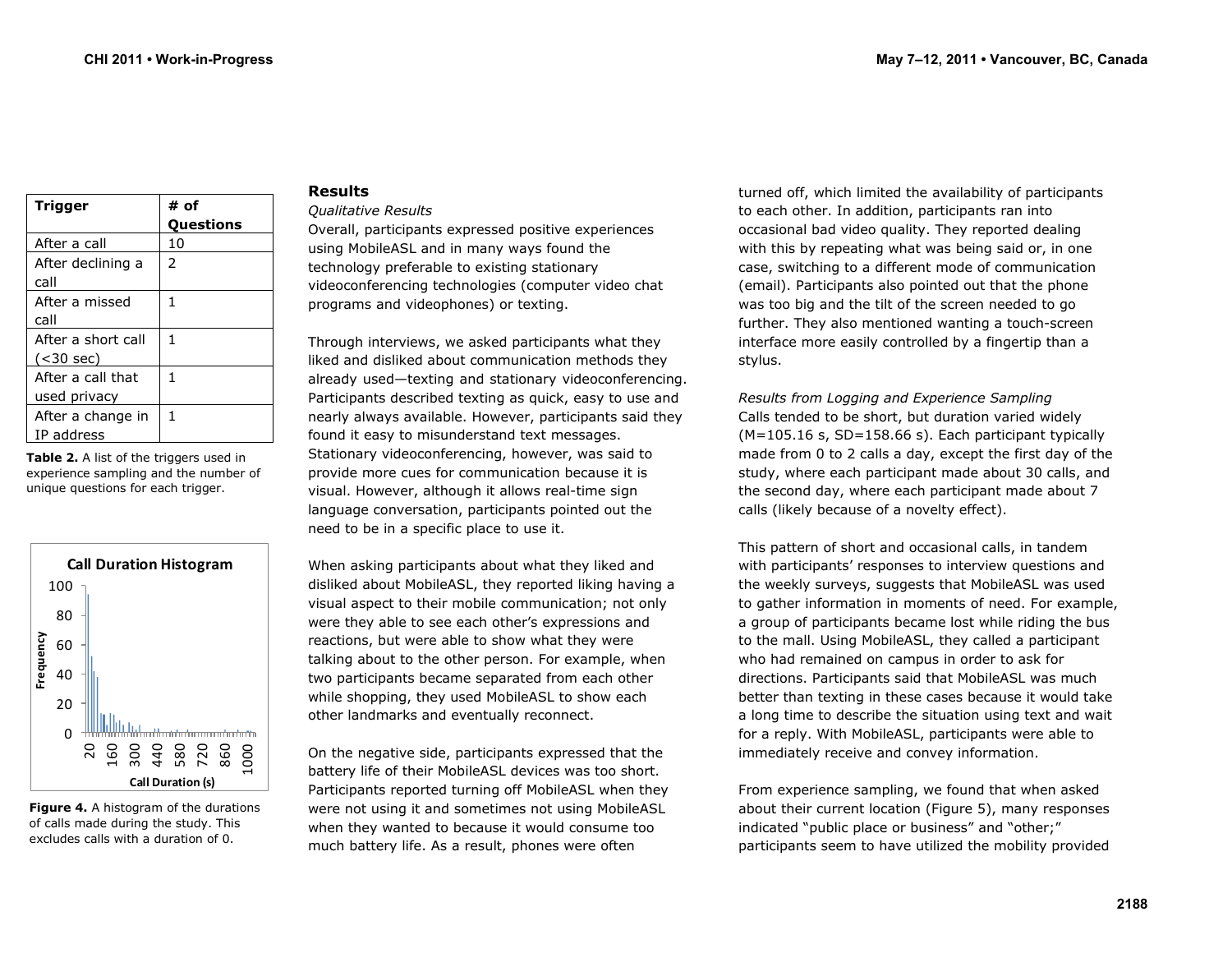

**Figure 5.** Distribution of responses for the experience sampling question "Which best describes where you are right now?"

by MobileASL. Unfortunately, we did not receive very many responses for other experience sampling questions. Although participants were required to answer every question shown to them, participants made less calls than we anticipated, so that questions were shown less often than we intended. For the upcoming major field study, we will show questions more often and reduce the number of unique questions.

## *Participants' General Conclusions*

In general, although limited battery life was raised as a major issue, participants expressed overwhelmingly positive feelings while using MobileASL. The conclusion drawn by most participants can be summed up by a participant's words from the final interview:

*The only thing that I don't like is of course the battery life... Other than that, everything's great... The user experience is great, it's really easy to call friends, it's easy to carry around, portable. It works in most places, unless you're of course in the mountains or something, it's faster than texting, I love that, I enjoy the ease of communication.* 

# **Discussion**

Participants used MobileASL in situations that demonstrated its potential to change how the Deaf community communicates. However, as stated, short battery life on the device was pointed out as a factor that limited use. Because the device was often powered off, participants were not always available to each other for communication. Short battery life limited participants' use of MobileASL and thus our observations of how MobileASL affects communication among Deaf users. Therefore, discovering how to extend battery life to a reasonable duration is an

important goal to be achieved before our main field study.

What participants liked and disliked about MobileASL overlapped with many of the general comments participants made about both texting and existing stationary videoconferencing technologies; MobileASL fulfills many of the features of both technologies. In general, participants expressed that if battery life could be extended, they would use MobileASL "all the time."

#### *Limitations*

In our preliminary study, participants were unable to call people who did not have MobileASL, such as family members. Because these interactions would be valuable to observe, we are currently building a desktop client for sending and receiving calls to and from MobileASL. We were also unable to make the issued MobileASL devices the only devices participants used for communication; it would be difficult for participants to have to tell all their contacts to switch to contacting them at a new, temporary phone number. In addition, we did not measure participants' texting use, although we plan to do so for our main field study next summer.

# **Future Work**

In this work, we conducted a preliminary field study of MobileASL and discovered that participants found MobileASL useful and convenient. Participants seemed to use MobileASL in moments they needed information, and took advantage of its mobility by using it in buses, restaurants, or while travelling.

In the major upcoming field study, we will have the desktop PC version of MobileASL available. The PC version is a Windows application that uses a webcam to